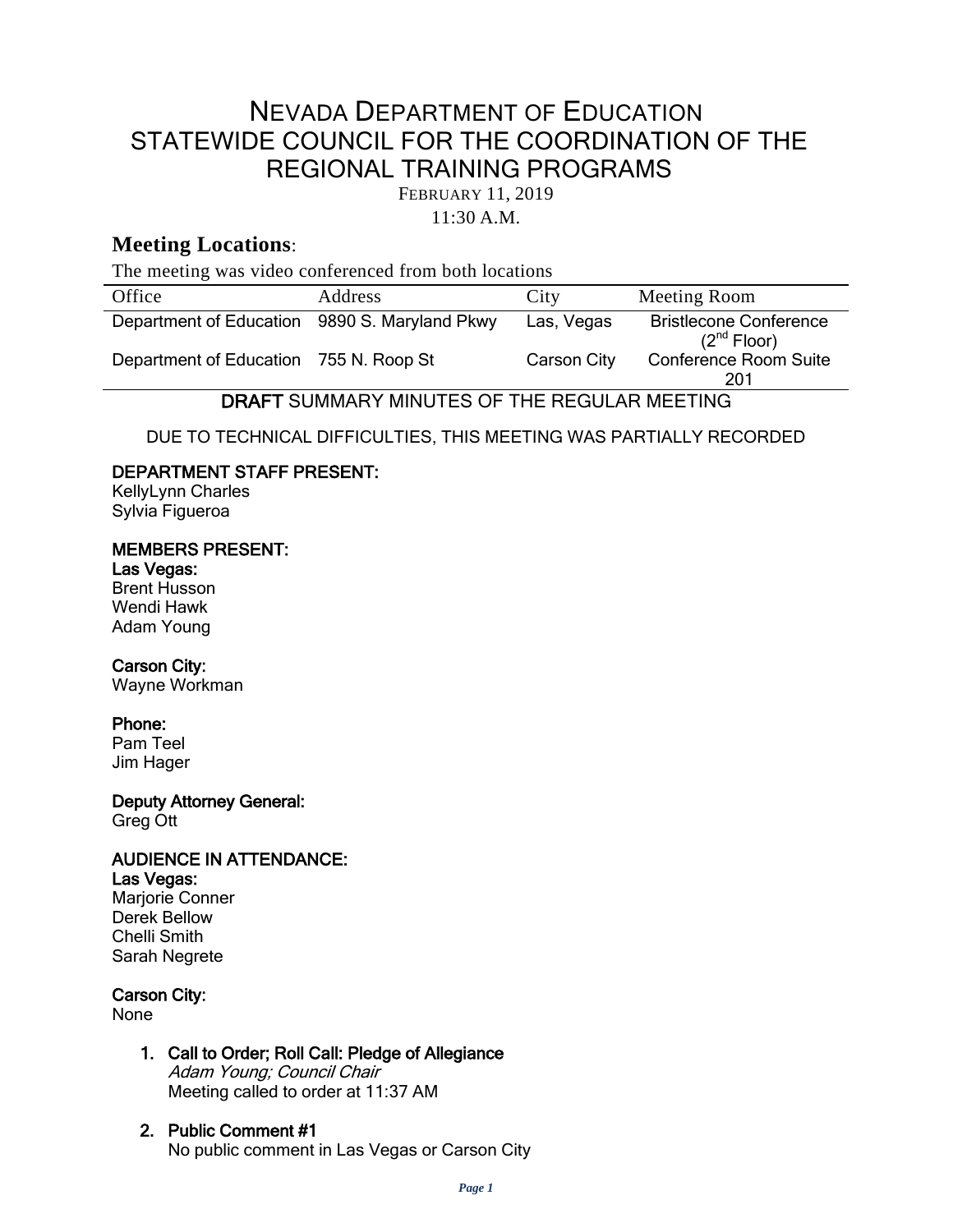### 3. FY19 Budget Amendments (Information/Discussion/ Possible Action)

*Kirsten Gleissner, Director, NWRPDP; Chelli Smith, Director, SNRPDP; and Sara Negrete, Director, NNRPDP*

- **4.** Plan **for use of Administrative Funds pursuant to NRS 391A.130 subsection 9** *KellyLynn Charles, NDE Education Programs Professional for Office of Educator Development & Support (Information/Discussion/Possible Action*) *Dr. Marjorie Conner, MMC Consulting, Inc., Nevada; Jim Hager*
	- Jim Hager has been working with NASA since 2017/2018 and discussed leadership opportunities. NASA fall focus group was held in October with NASA board and superintendents. Discussed the primary function of NASA. It is to provide premier professional development for administrators within the State of Nevada. Information was provided about money that was allocated a few years ago. It was considering allowing that money to be directed for NASA to provide professional development. Uniqueness of the institute is that it is very accommodating to superintendents of smaller and larger districts and very good for aspiring superintendents, chief academic officers, or executive directors. Two conferences per year, San Francisco and Chicago. 100 become superintendents before they finish the academy. One third of the candidates that are part of the academy never want to become a superintendent. What is heard over the years from superintendents and aspiring superintendents is that the executive team members that attend these conferences are far better employees or executives than before attended because they have a greater appreciation of the dynamics of being a superintendent. Program focus is not on lecture basis, but stems from a problem of practice. Highly skilled professionals that are being helped hone their skills and develop their knowledge. In June at the NASA conference, Dr. Avossa will be a key note speaker. Very well-known and highly established. As well as Dr. Gorman and Jonathan Greene, head of Stuart Foundation in San Francisco.
	- Marjorie Conner discussed an overview of the McREL's Balanced Leadership Work. They are working on add more pieces on creativity and how the important creativity is to leadership.
	- Member Husson asked how this particular program would address how superintendents do professional development (PD) differently in their districts. Dr. Hager replied that The Institute is a sustainable piece that would hopefully move leadership. They will take what they learn and apply it back to their districts. To make a difference in schools, can't keep repeating the same things year after year. Primarily in session 2, Leading with Scale, asks what should the role of your central office be? Member Husson hopes this training will to help develop people into them eventually becoming the experts. NASA needs to have metrics developed and report back to the council. Dr. Hager answered from the institute side that yes there are metrics. It allows them to improve what they do.
	- Member Workman asked if the training is meant for district level administrators and not building level administrators. Building principals may be involved. Is 35 participants the cap to attend? Dr. Hager and Dr. Connor answered that 35 was placed in there to develop a proposed fee structure that could be discussed. 35 was stated considering hotel accommodations and travel etc. but could possibly go up to 45 participants. Member Workman asked a follow-up question: In regards to the McREL piece, is the training also with 35-45 participants if the funds are still available and it would be part of a  $2^{nd}$  phase? Dr. Connor replied that the training has a component that the trainers model. This year it is a preview of kind of training being offered and what would be learned. They hope to expand the Institute next year to include the Trainer of Trainer model.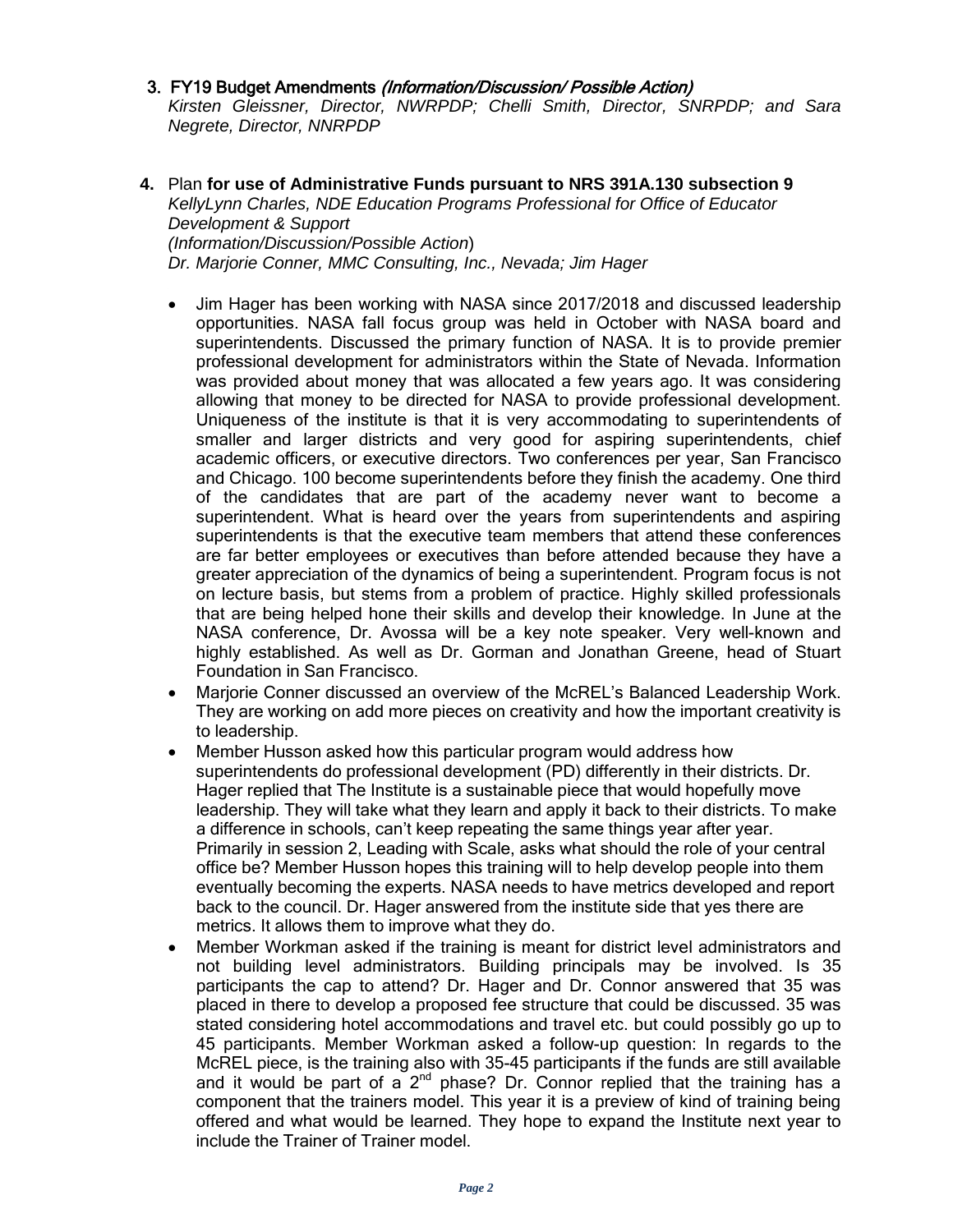- Member Hawk asked what is the process in getting people to apply and how are they going to be selected. Would continuing education credits be added to the participants? Dr. Connor replied that re-certification and application process was discussed. Dr. Hager replied that in the past, application process has come through the superintendent. Dr. Hager discussed additional options of how people will apply. Member Hawk questioned that if the application does go through superintendent, how will independent charter school leaders apply to this? Dr. Connor replied that it will be built in so they also can participate and that they want this for the whole state, all the charters and counties are invited to participate. This is about building statewide leadership capacity. They are working to develop and tighten up the application process. Dr. Hager adds that other trainings they have done have had teachers from charter schools so it is something they are able to do.
- Member Workman has concerns only 35-45 participants will benefit from the training. It was discussed creating an online training system that could impact more leaders with the funding available. Is the training and materials proprietary to the individual organizations that the council wouldn't be able to do that and make available to more than 35-45 people? National Academy is a proprietary curriculum, but there are some pieces that are common knowledge. Before the Academy idea, we were discussing developing a podcast for Nevada to listen and respond to, and Zoom meetings or podcasts meeting in different locales and are all strong potentials so that people can access them at later dates.
- Member Teel is concerned with the timing on some of the meetings of March, April, May, and June. They already have ongoing administrative PD planned that is monthly. Doesn't believe she can commit her 9 administrators to more in the next four months.
- Derek Bellow, NASA board member and principal of Liberty High School. Excited of possibility of this. This is a game changer for Nevada. Discussions about this academy kept coming up over the last 3 years at the national conferences. Last June at the NASA conference, breakout group for secondary administrators were asked what they would like to see. Dr. Gorman's name and the academy is what came up. Wasn't given much thought due to cost. Speaking with Washoe, Esmeralda, Lyon, and Nye stated they feel this would be beneficial to them. Getting close but needs more time to put checks in place and communicate thoroughly.
- Dr. Conner stated Rick Hess would be keynote of June conference. Has potential to attract and open the eyes of a set of people.
- Member Husson said since there might be a few districts that would find it difficult to attend this time such as Lincoln County, but this isn't a onetime event. There is always next year to be able to plan and work into the schedule. Would like to see good representation of the principals and the new three regionals from Clark. Maybe do a survey of who has attended training like that before and if they haven't then send them. Doesn't believe money should be spent on Rick Hess. Would the money be better spent on 55 seats instead of 45?
- Dr. Conner stated they are looking for a statewide sustainability in building the leadership capacity.
- Dr. Hager added he agrees with expanding to more people. Dr. Robert Avossa will be at the June session and will be a keynote speaker at the conference. He will talk about what the academy is talking about.
- Member Workman said this has been a short turn around asking any group to put together a proposal in such a short time is unfair. Agrees with Member Husson that the vision is about transforming leadership in Nevada. Without a guarantee that we could impact more than 35-45 people, does not see this as a good use of this money that is meant to impact more administrators in Nevada. Intent of the money is to train more administrators in high leverage high yield strategies. Personally feels that something much more available to the administrators in Nevada. Maybe the beginning of something, but if long term plan can't guarantee reaching more administrators then will have a difficult time support this moving forward.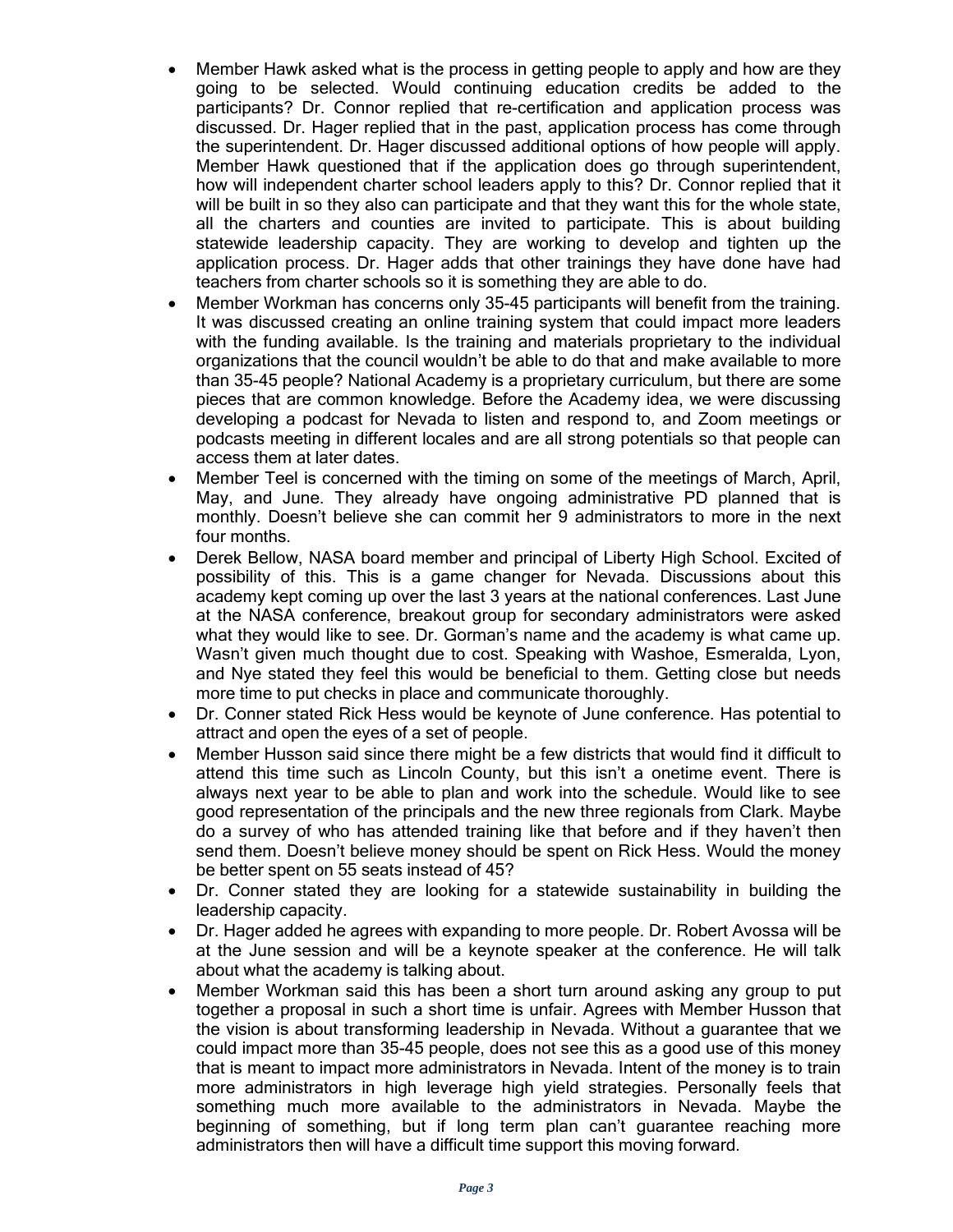- Member Husson agrees with Member Workman with that. Also added that he heard there is an intention for that to happen, but without resources it might not. Encourages everyone to start thinking about how to make this more sustainable as a concept. Idea is to have an institute whose job it is to have every administrator receive high quality training.
- Member Workman believes NASS and NASA are the appropriate groups to do this work. Believes council should consider just giving the money away as opposed to filtering it through the RPDPs. Money should be giving to RPDPs and they in turn funnel the money out to the NASS and NASA groups. Member Husson asked if the intent would be to hold RPDPs responsible for the quality of what they produce or have them report on the metrics? Yes, because if the \$100,000 is just given to NASS or NASA, they could take the money and run. Council has not governing oversights of those groups. Whereas if the money is funneled through the RPDPs which is where the money belongs, then council still has oversight of them reporting back.
- Chelli Smith has concerns on reporting metrics on someone else's institute. Bigger concern is the fiscal flow through. Currently have the districts they use as a flow through back. What is being suggested is having the RPDPs act as a flow through that the districts are going to have to flow-through. It would be twice that the money would be "flown-through." It would be a burden. It occurred to Member Husson that if RPDP is tasked with it and they gave the money through all those machinations, Dr. Hager and Dr. Conner could still run off with it and RPDP would then have to report this back to the council. Since money was already approved, this might be something to revisit for next time.
- Member Workman asked if the Council can just give the money carte blanche to them or does it need to go through the RPDPs. Deputy Attorney General Greg Ott stated some of the protections could possibly be addressed through a contract that would obligate the parties to do certain things. His recollection is that the Council did have the authority to distribute this to someone other than the RPDPs. Concerns about oversight are valid. May want to have the motion in some way bind them if they do not act in a way that is not consistent with your desires.
- Member Hawk pointed out this was voted on before and vote did not go as Member Workman, Member Hawk and others had indicated they thought it should go and stay with RPDP. Likes the idea of encouraging them to maximize the number of participants even if it takes a hit on some of the keynote speakers. Also likes the idea of a contact with the expectations.
- Member Husson clarified that the money has already been awarded. They are there to discuss the proposal.
- Chair Young stated the reason the meeting was called again was to make sure council was still on board given whatever transitions and leadership might have been occurring at NASA. The idea was for NASA to come before council and lay out the ideas that have been laid out. Council would then have the discretion to go ahead with it or to move in a different direction because flexibility was provided in the agenda item. From the superintendent level, there is a deep desire that the group not be left out in leadership discussions. Wants to have an impact and influence on the type of leadership training that he and his administrators attend.

## **Motion**

Member Husson moves to make a motion to accept the plan as presented with the amendment of taking out the honorarium for the keynote speaker and using those funds to expand the invitation to more superintendents. Member Hawk 2<sup>nd</sup> motion.

Comments: Chair Young stated it has been moved and  $2<sup>nd</sup>$  to approve the plan minus the \$12,000 for the speaker at the Spring conference and alternately to use that to include more participants. Would like to amend that to include an explicit collaboration with the superintendents moving forward in planning the institutes for this year.